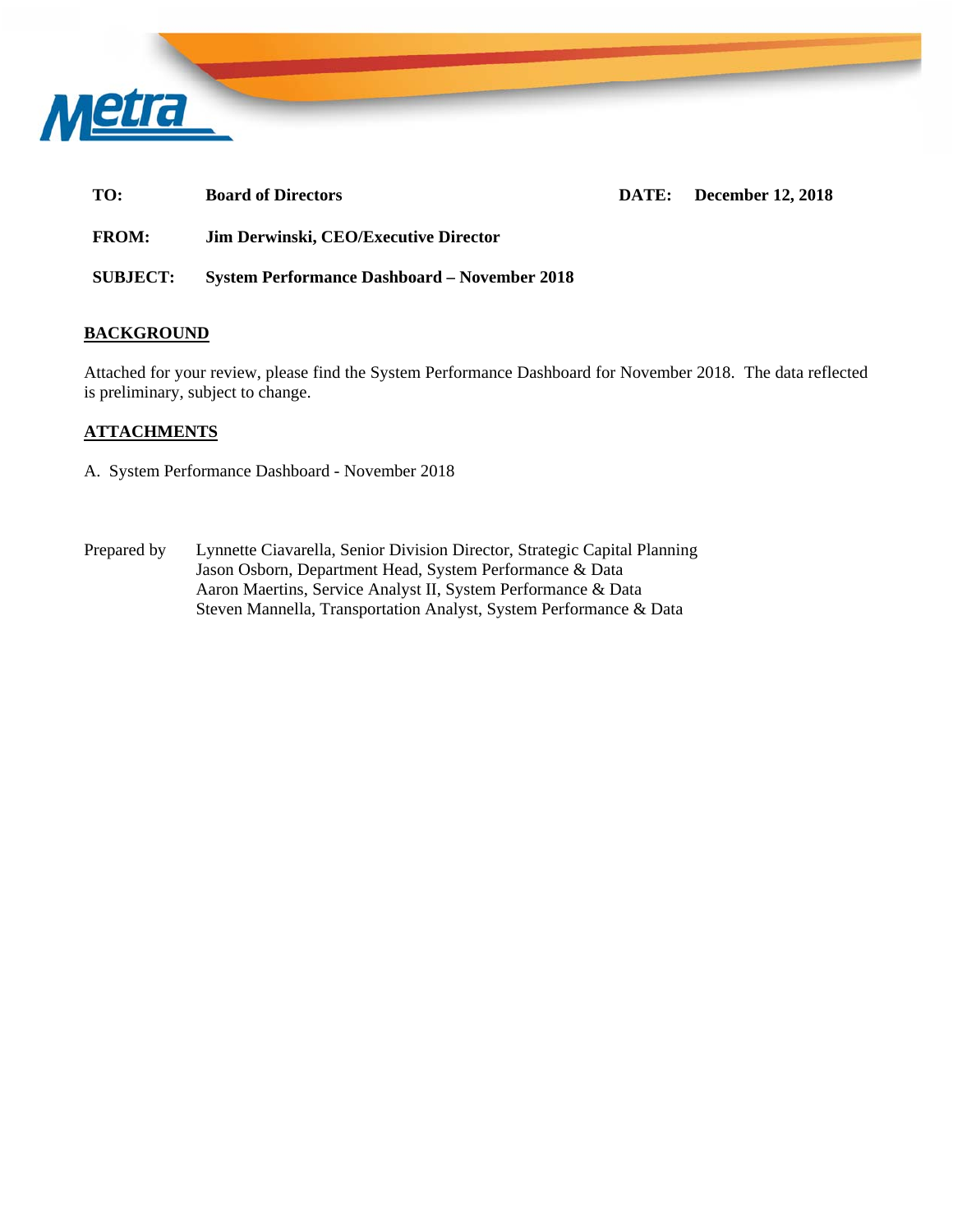# **November 2018 System Performance Dashboard**

# **ATTACHMENT A**

PREPARED BY THE DIVISION OF STRATEGIC CAPITAL PLANNING



PRELIMINARY DATA, SUBJECT TO CHANGE IN FINAL REPORTING Page 1 of 2